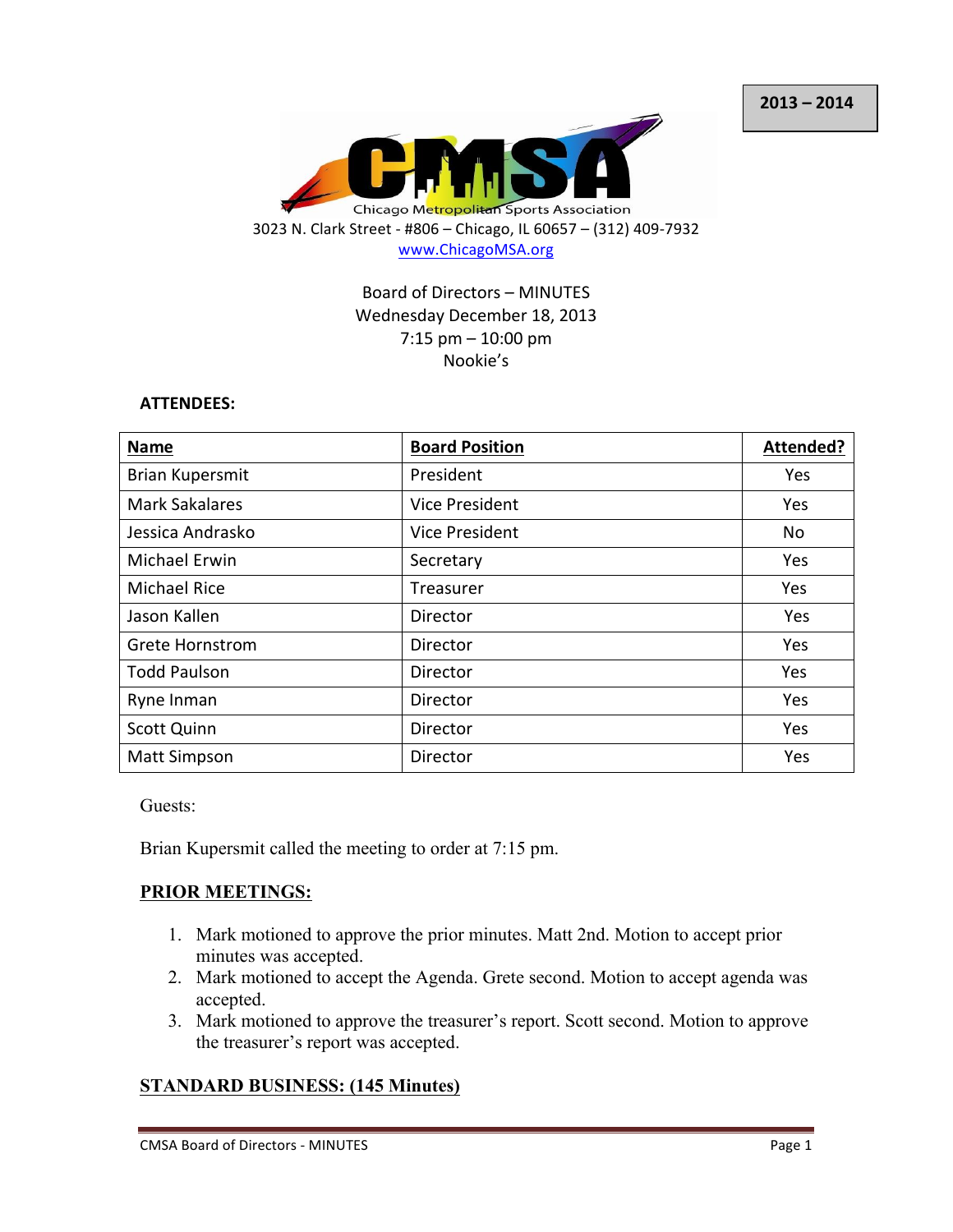- 1. Treasury/Audit update (15)
	- a. CMSA membership is up 110 from the last time last year.
	- b. Dodge ball league is trending down from last year, but may be ok since it begins later than last year.

Audit report:

- c. The audit committee met and had a successful audit
- d. Michael Rice shared recommendations from the meeting (distributed on a separate sheet of paper)
	- i. Giving to the policy and procedures chairs for inclusion
- e. Full audit report will be presented at the next meeting.
- 2. January party update (15)
	- a. Planning moving along
	- b. Each board member has to cover a sport and pass out flyers to the party
	- c. Increase promotion on CMSA FB
- 3. Constant contact (10)
	- a. Ready to move forward with CC
	- b. ME motion. Scott seconded the motion. Motion passed
- 4. Branding presentation (20)
	- a. JK presenting a brand presentation on CMSA
- 5. University outreach (10)
	- a. Brian and Ryne talking with DePaul about them doing a gay student dodge ball game or other sporting event
	- b. BK recommended offering them some sort of open gym
		- i. Open gym with students/members possibly at the armory
	- c. Long term goal
		- i. Have students join CMSA leagues
- 6. Charity update review draft submission form  $(15)$ 
	- a. Grant application
	- b. Scott would like feedback on the draft by next meeting.
- 7. Badminton update (15)
	- a. Open gym season is complete.
		- i. Equipment is secure at the armory.
		- ii. Times and nights are secured for CMSA.
	- b. Commissioner Kupersmit is reviewing the budget
	- c. Announcement to membership
		- i. Next step is a commissioner
		- ii. League to begin first week in February
	- d. Mark to reach out to someone about helping out (ACTION ITEM)
- 8. Comp memberships (5)
	- a. Basketball team made up of underprivileged athletes
	- b. Center on Halsted involved
	- c. BK to get approval on athletes before they are given comp fees.
	- d. Comp fees cover CMSA fee for one calendar year
	- e. Michael Richardson (mark motioned Matt second)
- 9. Review Billiards Proposal (10)
	- a. League is ready to go.